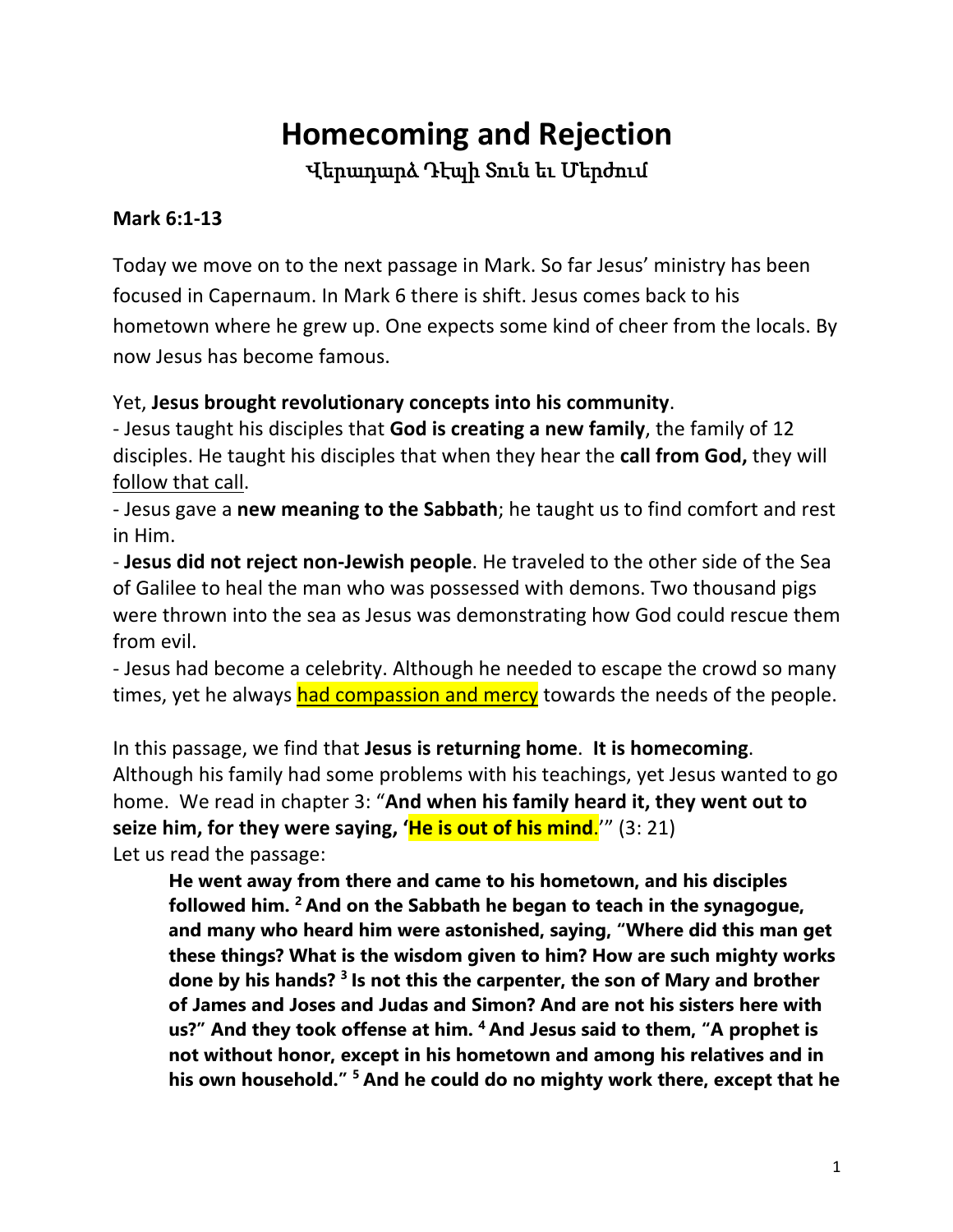**laid his hands on a few sick people and healed them. <sup>6</sup> And he marveled because of their unbelief.**

**And he went about among the villages teaching. (**Mark 6:1-6 ESV)

Jesus enters Nazareth and goes to the **synagogue to teach**. This is not the first time he goes to the Synagogue on the Sabbath (6:2a; see 1:21, 39; 3:1),: and again "**many who heard him were amazed.**"

**And they were all amazed, so that they questioned among themselves, saying, "What is this? A new teaching with authority! He commands even the unclean spirits, and they obey him**." (Mark 1:27 ESV)

Thus, this is not first-time people have question about Jesus:

"Their query about Jesus is the third in a series of questions raised by those who have been bowled over by his teaching and his deeds.

- First, a synagogue gathering asked, "**What is this**?" (1:27);

- Next some teachers of the law and then Jesus' disciples asked themselves, "**Who is this?**" (2:7; 4:41).

- Now, the question has to do with the origin or source of his deeds and teaching, "**From where is this**?"1

"**Where did this man get these things? What is the wisdom given to him?..**."(6:2) - They did not even use Jesus' name.

"…this man, this guy, this fellow, who is he?"

They did not want to pronounce his name, as if it would defile their lips.

-Then, something worse comes: "**Is not this the carpenter, the son of Mary and brother of James and Joses and Judas and Simon? And are not his sisters here with us?"** (Mark 6:3 ESV)

As if they were saying "Isn't this the local guy? He was a blue-collar worker, a carpenter and not a scribe, and we know his family."

-And more, in the Middle East we are called **by our father's name.** "**Isn't this the son of Mary?**"

This was an insult. Maybe his father Joseph was dead; it could be so. But even that would not stop from calling him the son of Joseph. Are they saying he was an illegitimate son of Mary and Joseph? I am not sure, but the tone of their questions is not pleasant.

Then they give the names of his brothers, and they say they know the sisters. Again, once more they are saying we know his family.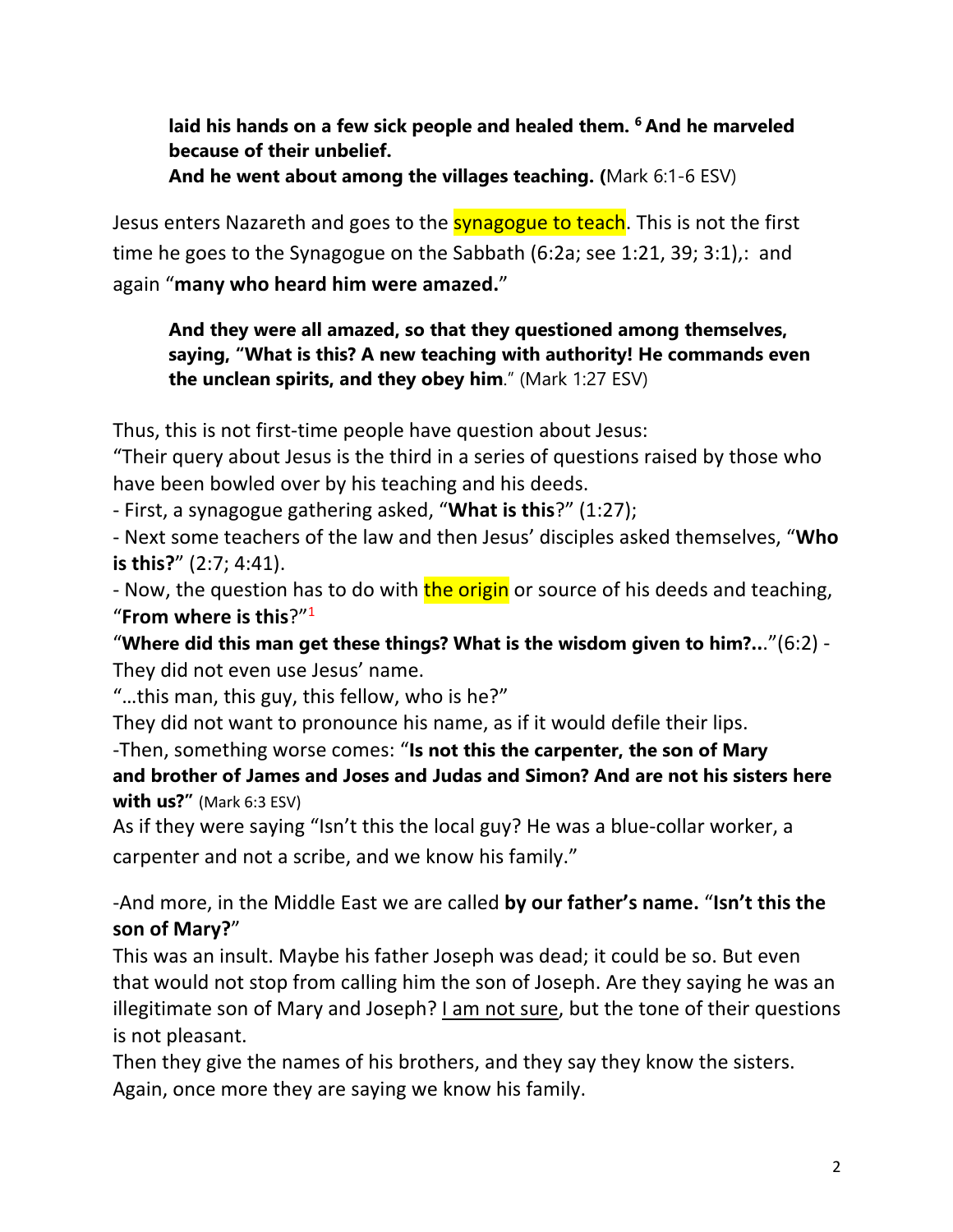### **What good can come from this man? We know his occupation, his mother, and his whole family.**

Mark adds: **"And they took offense** *(skandalon)* **at him."** (Mark 6:3 b ESV) So, the issue is not what Jesus is teaching, but that they are offended because they think they know his origins, Mary's son. *Babam* we know, who does he thinks he is? "**Can anything good come out of Nazareth**?" (John 1:46 ESV) "The people in Nazareth know Jesus from a worldly point of view" (2 Cor. 5:16), and their very familiarity with him is a hindrance to knowing him truly."  $2$ Is Jesus a stumbling block for you? Are you offended by Jesus? Jesus, the cornerstone, became a stumbling block for the ones who don't believe. (1 Peter 2:7)

**The stone that the builders rejected has become the cornerstone**. (Psalm 118:22)

What was Jesus' response?

And Jesus said to them, **"A prophet is not without honor, except in his hometown and among his relatives and in his own household**." (Mark 6:4)

First of all, Jesus is declaring he is a prophet of God. Actually, he is more than a prophet, but he starts from there. Jesus also identifies with the prophets of the Old Testament. "Jesus' self-identification as a prophet places his ministry within the biblical patterns of prophetic witness, rejection, and vindication realized earlier in Israel's history and recounted throughout Hebrew Scripture (e.g. 2 Chr. 36:15-16; Jer. 35:15-17; Hos. 9:7).3

In his first chapter, John describes Logos as REJECTED by his OWN: **"He came to that which was his own, but his own did not receive him.** (John 1:11) Their rejection did not stop Jesus. I believe he was also teaching his disciples that the world would reject them. That should not stop them from spreading the Good News.

**"And he could do no mighty work there, except that he laid his hands on a few sick people and healed them. And he marveled because of their unbelief. And he went about among the villages teaching."** (Mark 6:5-6 ESV) How interesting. **Jesus stopped from doing "mighty work"**. I believe Jesus can do anything. But when we humans are not ready to receive his presence, Jesus will not push himself to us. How sad is the picture?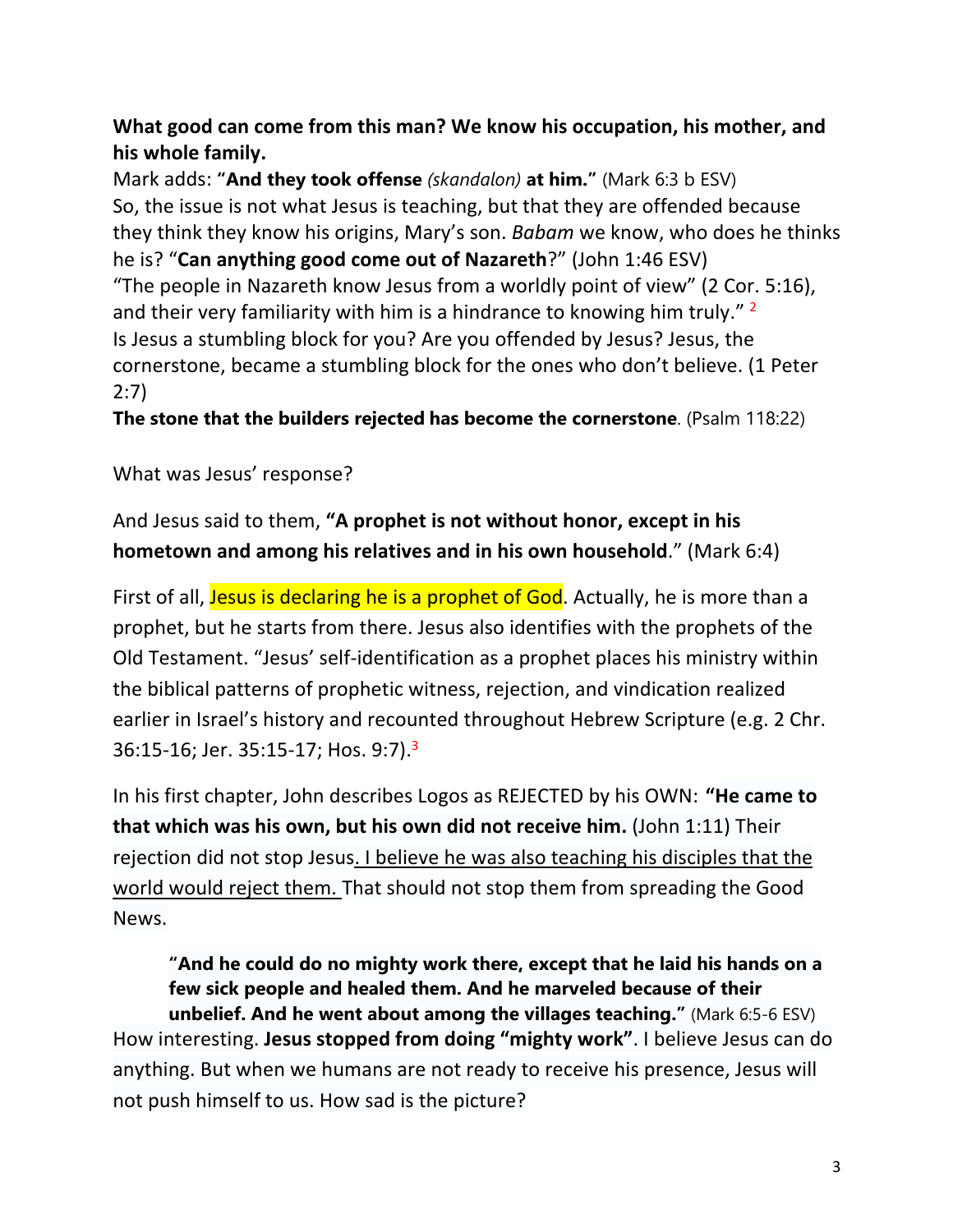And he **marveled,** wondered, was astonished and surprised about their "**spiritual blindness"**. In the Bible, 46 times this verb (marveled) has been used sometimes in the positive sense and sometimes in the negative sense. **Jesus marveled when he saw the faith of the centurion (Matthew 8:10**). Now he marvels when he finds lack of faith.

Do we marvel at the work of God in our lives? Do we have a sense of wonder and awe? Like little children who discover something new, do we marvel??? Or do you think God marvels when He finds lack of faith in our community?

Nothing stops his mission. Rejection will not stop Jesus.

- This event bothers me personally. I wonder these days that many who "knew" Jesus from the outside, Sunday school stories, youth ministries, never "knew" who Jesus of Nazareth is, the Son of God; I wonder if many young people left the church, or their faith in Christ, searching meaning in their lives in other places, because they never met Jesus Christ, the Son of God, the Messiah. I wonder…

#### **The next passage is advice to his disciples.**

**And he called the twelve and began to send them out two by two, and gave them authority over the unclean spirits. He charged them to take nothing for their journey except a staff—no bread, no bag, no money in their belts but to wear sandals and not put on two tunics. And he said to them, "Whenever you enter a house, stay there until you depart from there. And if any place will not receive you and they will not listen to you, when you leave, shake off the dust that is on your feet as a testimony against them**."(Mark 6:7-11 ESV)

In the first chapter of Mark, the author explained how Jesus launched his public ministry saying:

**The time is fulfilled, and the kingdom of God is at hand; repent and believe in the gospel**." (Mark 1:14-15 ESV)

To whom was he saying repent? To the Israelite. Some were open to receive the message of Jesus, and others just rejected.

**If Nazareth rejected them**, that did not stop Jesus from His mission. The mission kept going and grew stronger.

Jesus is sending the twelve, **two by two**, to the mission field, empowering them with authority.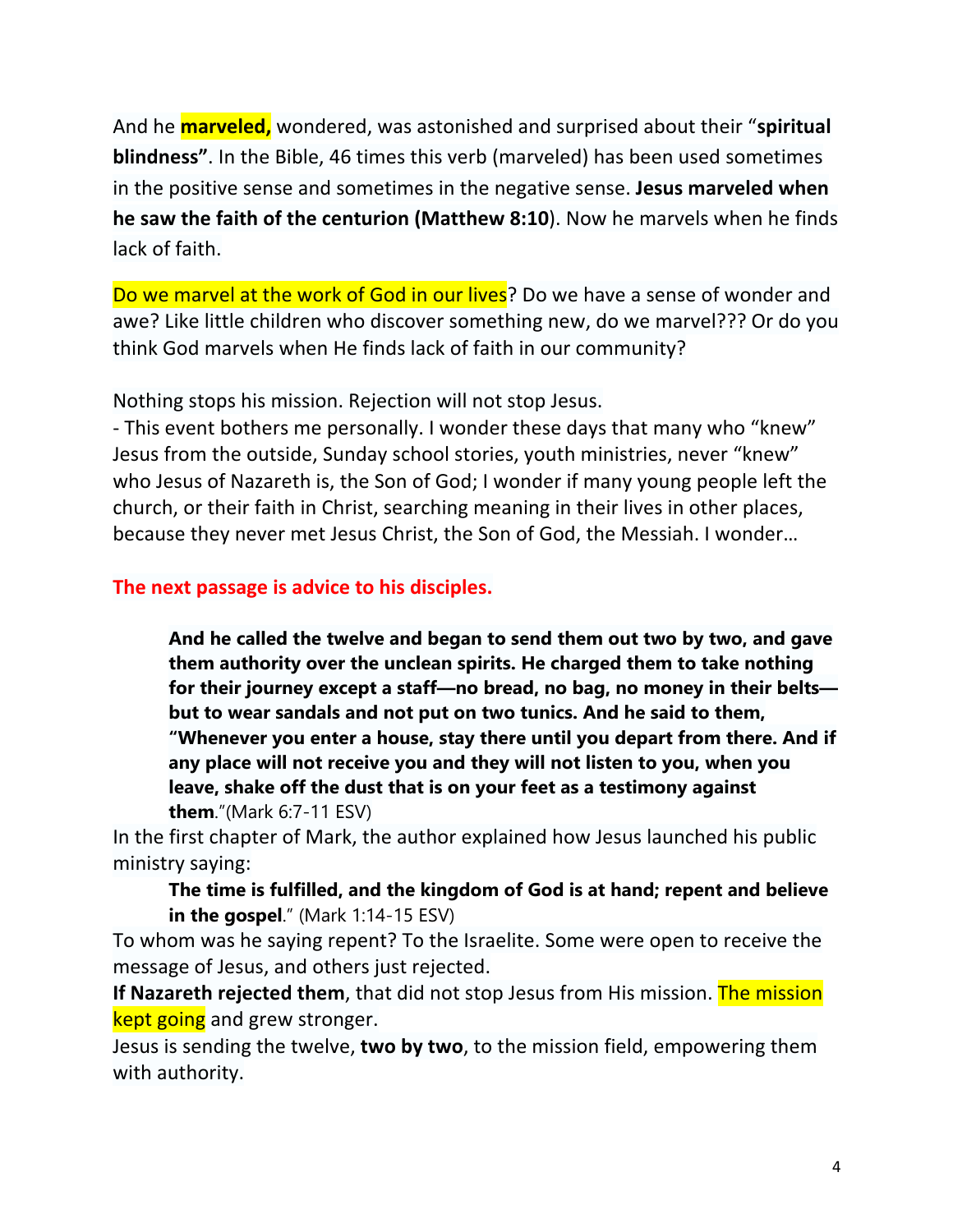**-Two by two, sending them in pairs**. If Jesus sent them alone, he would have covered more ground, right? Jesus works in a different way. Why two by two?

#### **Companionship, encouraging each other…**

It reminds of "the Old Testament principle that something is established as true if testimony is given it to by two witnesses. (Deut. 19:15; Matt. 18:16) What one proclaimed, the other could verify."4

#### -**Jesus asked them to go with almost nothing, no bag, no food, no money**. **Just sandals and a staff.**

Why?

Sandals for walking and a staff for protection?

"The staff Jesus allows them to take may simply be a reference to a traveler's stick, but it has a **rich imagery** in the history of God's dealings with Israel,

- beginning with **Moses' staff** (Ex. 4:2–5, 20).

- It may be connected to the **staffs of the twelve tribes** (Num. 17)

- and a symbol of a **tribal leader's authority** or a **prophet's authority** (2 Kings 4:29).

- It may have some symbolic **connection to the covenant renewal of Israel** (see also Ezek. 20:37; 37:15–28). They are to call Israel back to God. $5$ 

#### Why no bag, no money, no food?

1. There is **urgency to pass the news** of redemption and salvation to the Israelite who need repentance, thus travel light.

2. I believe Jesus wanted the disciples **to trust God** and **not the things they owned**.

3. They will go poor; they depend on the generosity of others for food and lodging.

"The list reflects something about the character of their mission. To go on a mission entirely dependent on the generosity of others for food and lodging is an expression of extreme poverty."6

As Minear puts it, "Weakness and poverty are effective means of proclaiming that men should repent (1 Cor. 2:3-5)."<sup>7</sup>

**And I was with you in weakness and in fear and much trembling, 4 and my speech and my message were not in plausible words of wisdom, but in demonstration ofthe Spirit and of power, 5 so that your faith might not rest in the wisdom of men but in the power of God**. (1 Cor. 2;3-5 NIV)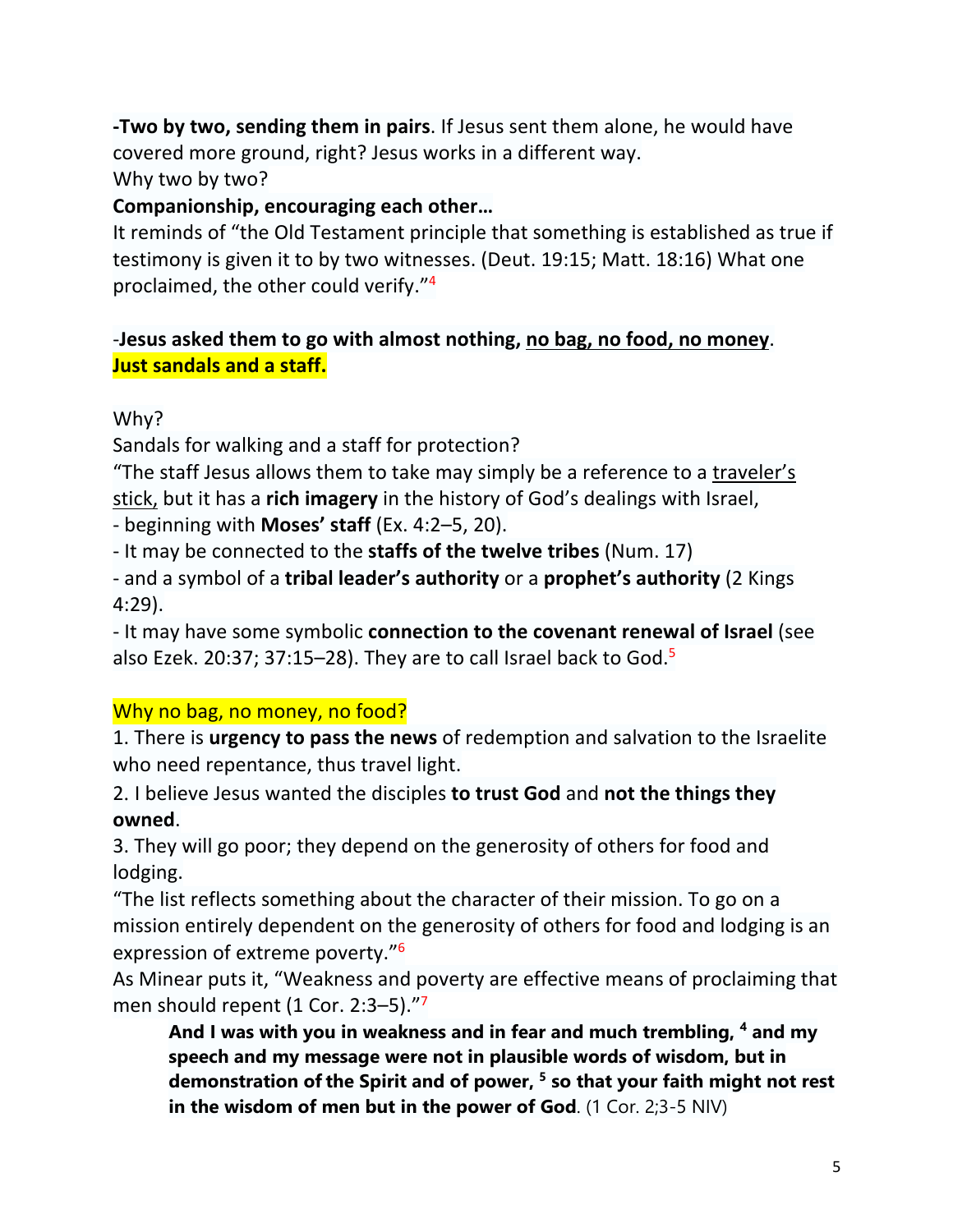4. The poverty of the disciples may be intended as a prophetic warning of judgment that will come upon Israel.<sup>8</sup>

**And if any place will not receive you and they will not listen to you, when you leave, shake off the dust that is on your feet as a testimony against them.** Shaking the dust of one's feet goes back to the Jewish custom. "When Jews who had traveled in Gentile regions came home, they were required to shake the dust off their feet at the border less they bring the contamination of the Pagan world into Israel. That actions symbolize God's judgment on paganism."9 How interesting, now the judgment over Israelite if they reject Jesus, or any nation or person who reject Jesus.

# **Application:**

# **1. If Jesus was rejected, we all will face some kind of rejection**

It could be family, it could be a job interview, it could be school admissions, it could be your faith was not being welcomed …

- e.g. a football coach who believed in prayer was kicked out of school, because he prays after the games in a public place…

"Joe Kennedy lost his job as a football coach in Bremerton, Washington, when the school demanded he relinquish his religious rights and stop praying after games."10

- What do we do when we are rejected?

How terrible it is to be rejected.

Jesus did not give up. His family rejected him. Fine, **Jesus created a new family.** 

**New relationships are not bound by blood and DNA. They are better; bonded by** 

**HIS BLOOD**. I have a bigger family with Jesus. All colors and races, yet one Lord.

## **2. Second application is the way Jesus sends his disciples to the world.**

"Do not take with you this or that, and go as light as possible."

Maybe some of the commands that Jesus gave to his disciples were applicable for their time, yet we can learn some important principles.

When we go to mission, I think Jesus wants us to learn to trust local families. We learn humbly by being with them.

-Badveli Kevin always finds a local mission organization, (family) to work with. Just in two weeks our youth is going to a mission project; they are working with Pari and her husband and the local mission team.